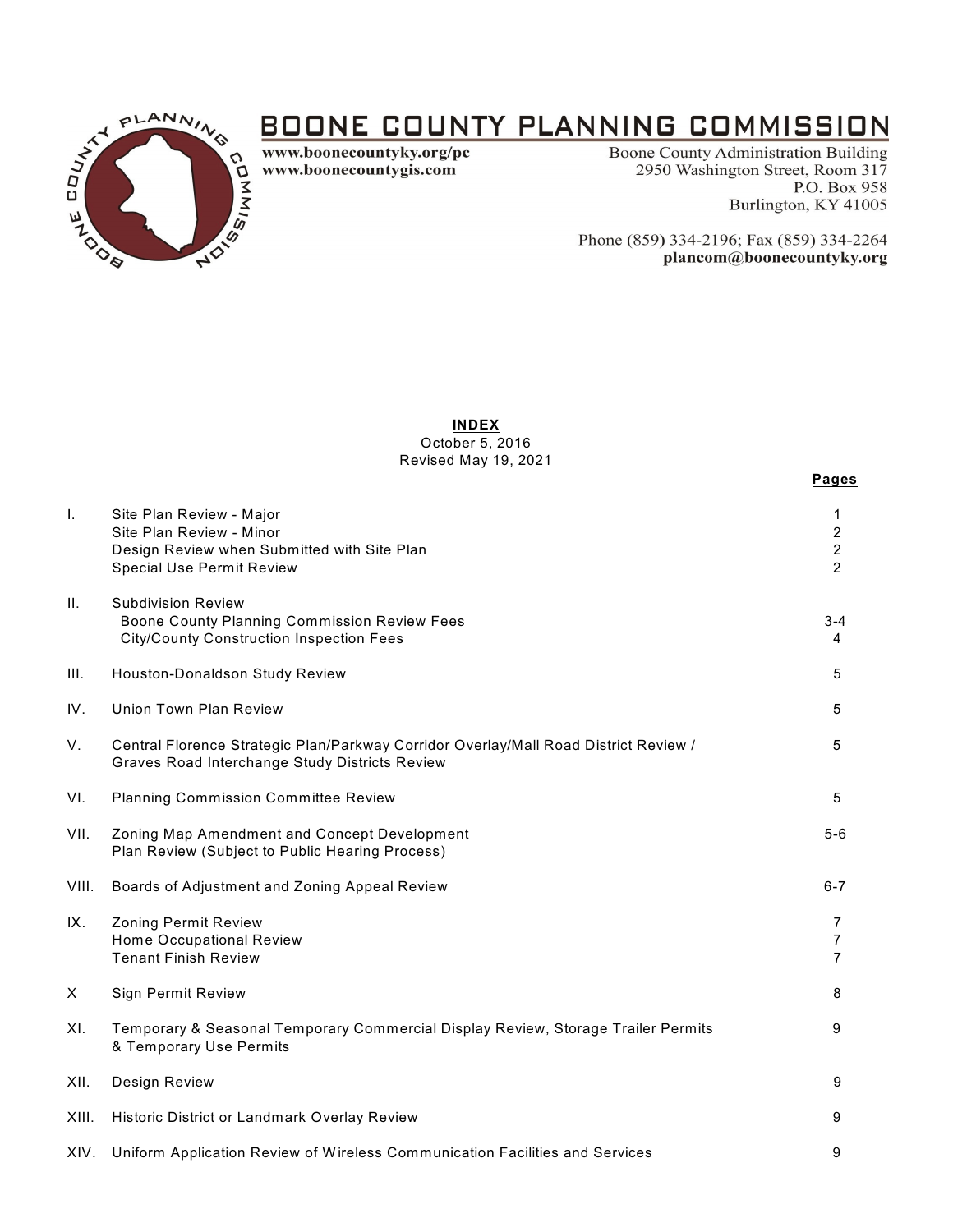## **INDEX (Cont'd)**

| XV.    | Zoning Verification Letter and Zoning Certification Letter from Zoning Administrator       | 10        |
|--------|--------------------------------------------------------------------------------------------|-----------|
| XVI.   | <b>Public Facility Advisory Review</b>                                                     | 10        |
| XVII.  | Request for Special Meetings & Additional Meeting Costs                                    | 10        |
| XVIII. | Planning Commission Review of Applicant Traffic Impact Studies & Other Technical Documents | 10        |
| XIX.   | Copies, Maps, Documents & Publications                                                     | $10 - 11$ |
| XX.    | GIS Services, GIS Data & Mapping Related Products (Plus Attachment A - Revised 8/1/10)     | 11        |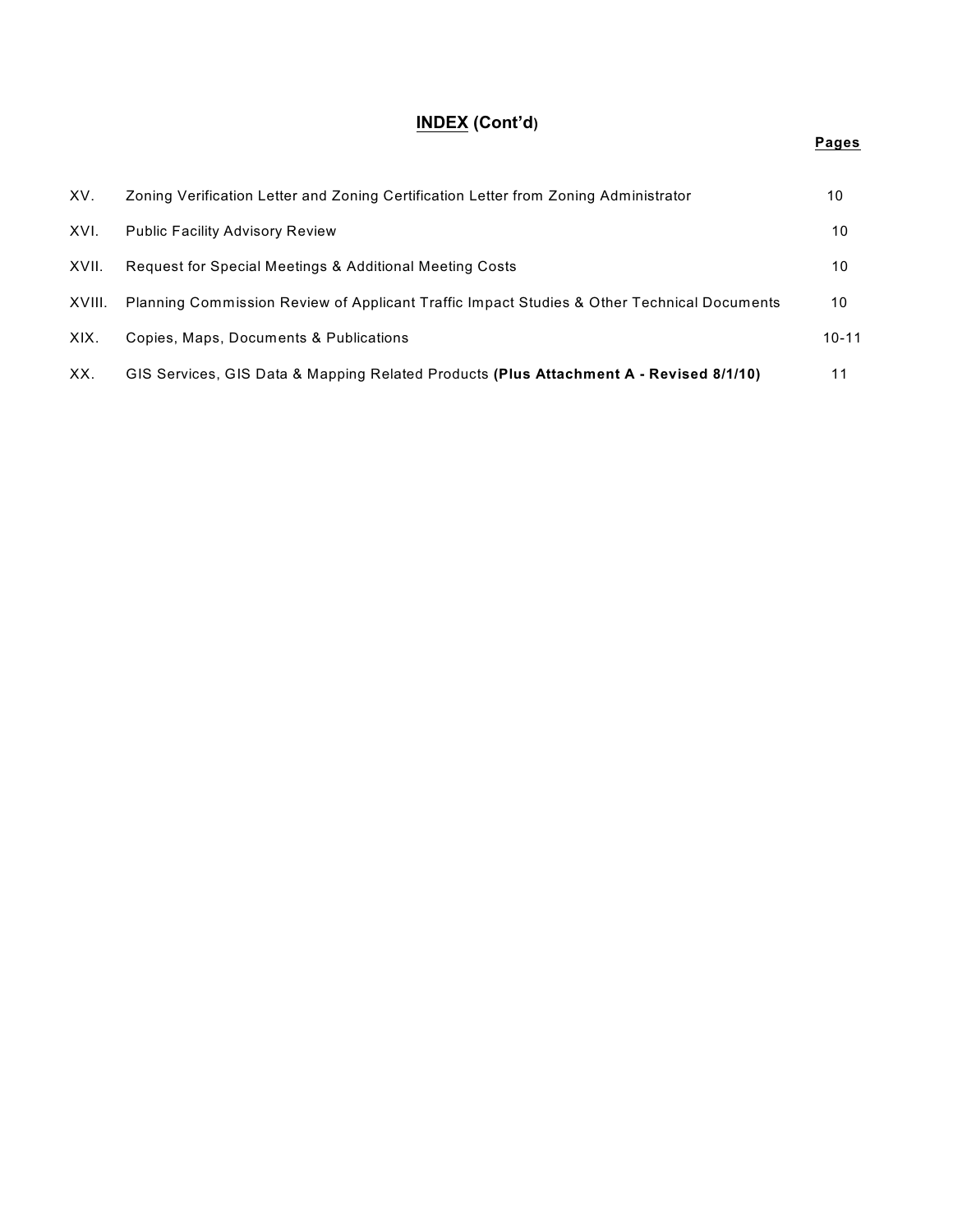## **REVISED January 10, 2020**

## **BOONE COUNTY PLANNING COMMISSION**

## **FEE SCHEDULE**

To Administer the Boone County Zoning & Subdivision Regulations and all Documents and Products Sold by the Boone County Planning Commission

## *I. MAJOR SITE PLAN REVIEW***\*\***

| А. | Minimum Major Site Plan Review Fee<br>(All Zones except Engineered Retaining Wall on Single-Family Residential Lot)                                                          |                                                                                                                                                                                                       |
|----|------------------------------------------------------------------------------------------------------------------------------------------------------------------------------|-------------------------------------------------------------------------------------------------------------------------------------------------------------------------------------------------------|
|    | (Applicable if the fee calculated below<br>is less than \$1,016.00)                                                                                                          | \$750.00 Flat Fee<br>+ \$200.00 Inspection<br>+ \$66.00 CLUR<br>\$1,016.00 Total Minimum Fee                                                                                                          |
|    | Engineered Retaining Wall on Single-<br><b>Family Residential Lot</b><br>(more than 4 feet in height)                                                                        | \$ 400.00 Flat Fee                                                                                                                                                                                    |
| В. | <b>Major Site Plan Review Procedure</b>                                                                                                                                      |                                                                                                                                                                                                       |
|    | In I-1, I-2, I-3, I-4, EPD & A Zones<br>- first 20,000 sq. ft. of bldg.<br>- next 60,000 sq. ft. of bldg.<br>- any additional sq. ft. of bldg.                               | 2.0 Cents Per Square Foot. of Building<br>2.5 Cents Per Square Foot of Building<br>2.0 Cent Per Square Foot of Building<br>+ \$ 20.00 Per Acre (land area)<br>+ \$200.00 Inspection<br>+ \$66.00 CLUR |
|    | In C-1, C-2, C-3, C-4, O-1, O-1A,<br>O-2, UC, UTC, UNO & FMS Zones<br>- first 20,000 sq. ft. of bldg.<br>- next 60,000 sq. ft. of bldg.<br>- any additional sq. ft. of bldg. | 3.0 Cents Per Square Foot of Building<br>3.5 Cents Per Square Foot of Building<br>2.5 Cents Per Square Foot of Building<br>+ \$ 20.00 Per Acre (land area)<br>+ \$200.00 Inspection<br>+ \$66.00 CLUR |
|    | In R & PF Zones                                                                                                                                                              | 1.0 Cent Per Square Foot of Building<br>+ \$ 20.00 Per Acre (land area)<br>+ \$200.00 Inspection<br>+ \$66.00 CLUR                                                                                    |
|    | In A-1, A-2, RSE, RS, SR-1, SR-2, SR-3<br>R1F, UR-1, UR-2, UR-3, MHP, RPD,<br><b>WD &amp; CONS Zones</b>                                                                     | 1.0 Cent Per Square Foot of Building<br>+ \$ 20.00 Per Acre (land area)<br>+ \$200.00 Inspection<br>+ \$66.00 CLUR                                                                                    |

**NOTE:** In all Overlay Zones, review fees will be assessed according to underlying zoning district.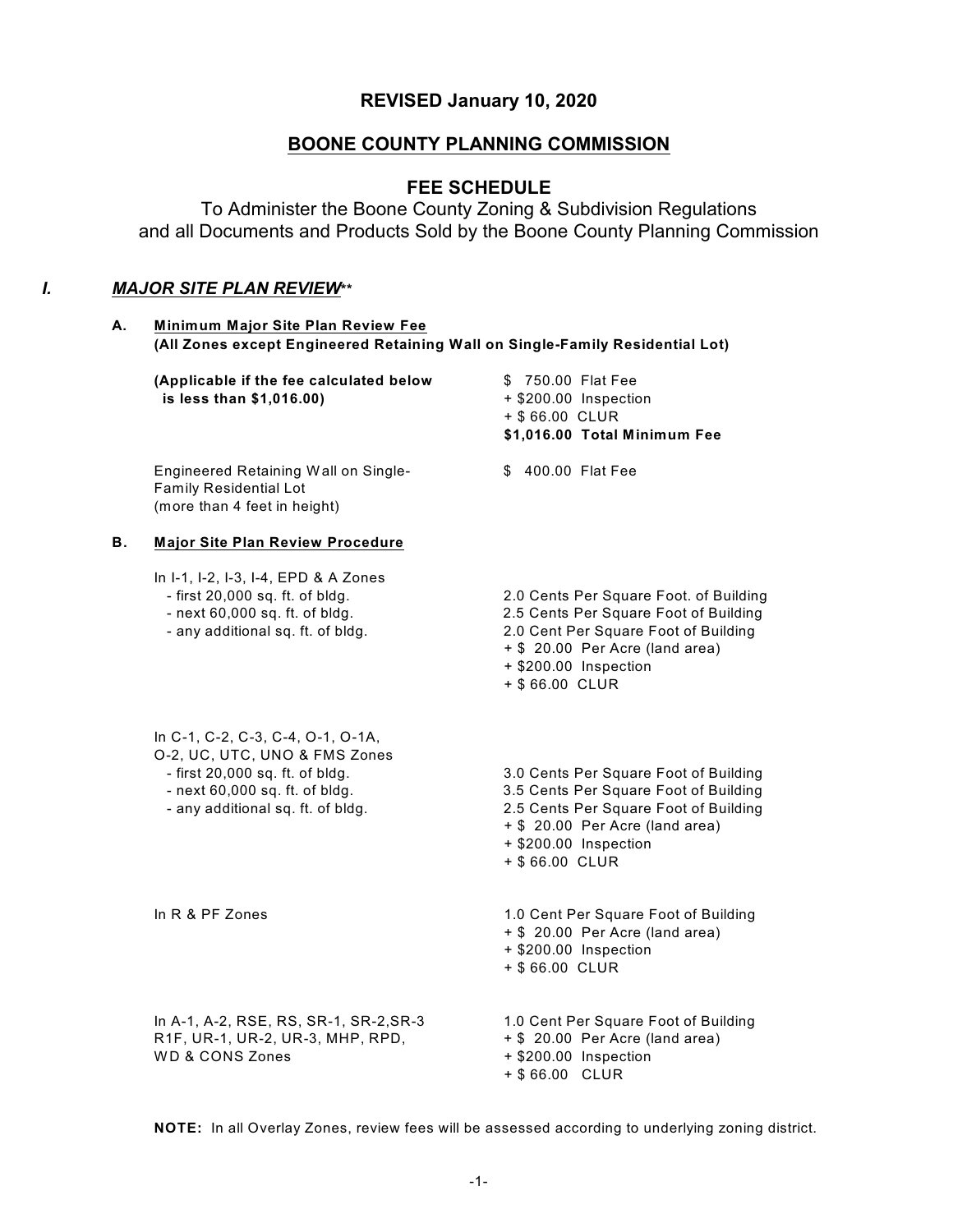#### **C. Minor Site Plan Review Procedure**

|    | <b>All Reviews</b><br>(including a retaining wall less than<br>4 feet in height for uses other than<br>single-family residential) | \$ 250.00 Flat Fee<br>+\$100.00 Inspection<br>+ \$66.00 CLUR<br>\$416.00 Total Minor Site Plan Fee                                                                                                                                                                                                         |  |
|----|-----------------------------------------------------------------------------------------------------------------------------------|------------------------------------------------------------------------------------------------------------------------------------------------------------------------------------------------------------------------------------------------------------------------------------------------------------|--|
| D. | Design Review (When Submitted with Site Plan Review)**                                                                            |                                                                                                                                                                                                                                                                                                            |  |
|    | 1. Central Florence Strategic Plan/Parkway Corridor Overlay Staff Design Review                                                   |                                                                                                                                                                                                                                                                                                            |  |
|    | With a Major Site Plan                                                                                                            | \$ 250.00 in Addition to Above Major Site Plan Review Fee                                                                                                                                                                                                                                                  |  |
|    | With a Minor Site Plan                                                                                                            | \$125.00 in Addition to Above Minor Site Plan Review Fee                                                                                                                                                                                                                                                   |  |
|    | 2. Business Districts (Section 3199)                                                                                              |                                                                                                                                                                                                                                                                                                            |  |
|    | With a Major Site Plan                                                                                                            | \$ 300.00 if Building is Less Than 3,000 s.f.<br>\$ 400.00 if Building is Between 3,000-10,000 s.f.<br>\$ 500.00 if Building is Between 10,001-15,000 s.f.<br>\$ 600.00 if Building is over 15,001 s.f. or greater<br>(The above 4 fees are in addition to the Above Major<br><b>Site Plan Review Fee)</b> |  |
|    | With a Minor Site Plan                                                                                                            | 150.00 in Addition to Above Minor Site Plan Review Fee<br>S                                                                                                                                                                                                                                                |  |
|    | 3. Mall Road District Study Staff Design Review                                                                                   |                                                                                                                                                                                                                                                                                                            |  |
|    | With a Major Site Plan                                                                                                            | \$ 300.00 if Building is Less Than 5,000 s.f.<br>\$ 500.00 if Building is Between 5,000-25,000 s.f.<br>\$ 600.00 if Building is Between 25,001-50,000 s.f.<br>\$750.00 if Building is over 50,000 s.f.<br>(The above 4 fees are in addition to the Above Major<br><b>Site Plan Review Fee)</b>             |  |
|    | With a Minor Site Plan                                                                                                            | 150.00 in Addition to Above Minor Site Plan Review Fee<br>S                                                                                                                                                                                                                                                |  |
| Е. | <b>Special Use Permit Review</b>                                                                                                  |                                                                                                                                                                                                                                                                                                            |  |
|    | I-3 & I-4 Zones                                                                                                                   | \$2,500.00 Flat fee<br>+ \$ 20.00 Per Acre (land area)<br>+ \$500.00 Inspection (This fee is paid on initial<br>application and every year the permit is valid.)<br>+ \$66.00 CLUR                                                                                                                         |  |
| F. | Other (The following applies to A, B & C)                                                                                         |                                                                                                                                                                                                                                                                                                            |  |
|    | 1. Extension of Time of Site<br><b>Plan Construction Work</b>                                                                     | \$100.00 (Flat Fee) + \$200.00 Inspection                                                                                                                                                                                                                                                                  |  |
|    | 2. Revision Fee of Approved<br>Site Plans (all zones)                                                                             | 80% of the Original Fee                                                                                                                                                                                                                                                                                    |  |
|    | 3. Waiver of any Site Plan<br><b>Review Requirement</b><br>(Per Item or Requirement)                                              | \$250.00                                                                                                                                                                                                                                                                                                   |  |
|    | 4. Extension of Site Plan<br>Review Approval                                                                                      | \$200.00                                                                                                                                                                                                                                                                                                   |  |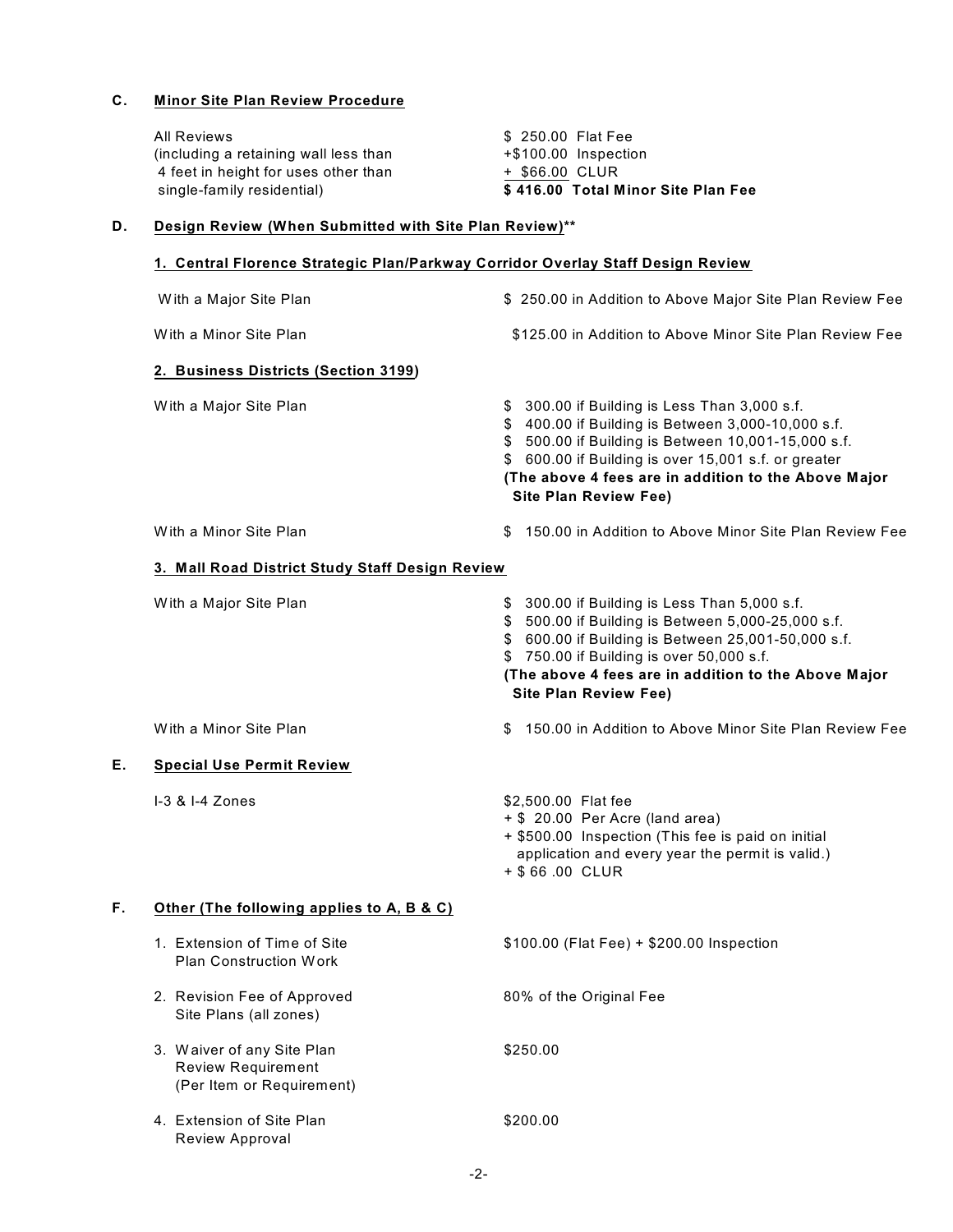**IF PUBLIC IMPROVEMENTS SUCH AS STORM SEWERS, SANITARY SEWERS AND WATER LINES ARE EXTENDED AS PART OF A SITE PLAN REVIEW ON A LIMITED SCALE OR A SIDEWALK AND DRIVEWAY APRON IN A PUBLIC RIGHT-OF-WAY, THEN SUBMITTAL OF CITY/COUNTY CONSTRUCTION INSPECTION FEES WILL BE REQUIRED.**

**NOTE:** Inspection fee as part of Major and Minor Site Plan Review and Special Use Permit Review refers to staff field inspection before, during and after construction.

## *II. SUBDIVISION REVIEW*

#### **A. Boone County Planning Commission Review**

| 1. Preliminary Plat               | \$700.00 Flat Fee for single-family detached residential<br>subdivisions with less than 20 acres & 50 units                                                            |
|-----------------------------------|------------------------------------------------------------------------------------------------------------------------------------------------------------------------|
|                                   | + \$ 9.00 Per Lot/Dwelling Unit<br>+ \$66.00 CLUR                                                                                                                      |
|                                   | 800.00 Flat Fee for single-family detached residential<br>\$<br>subdivisions with more than 20 acres & 50 units                                                        |
|                                   | + \$ 9.00 Per Lot/Dwelling Unit<br>+ \$66.00 CLUR                                                                                                                      |
|                                   | 800.00 Flat Fee for single-family attached residential<br>\$<br>subdivisions                                                                                           |
|                                   | + \$ 9.00 Per Lot/Dwelling Unit<br>+ \$66.00 CLUR                                                                                                                      |
|                                   | \$ 900.00 Flat Fee for office, commercial or industrial<br>subdivisions                                                                                                |
|                                   | + \$10.00 Per Acre<br>+ \$66.00 CLUR                                                                                                                                   |
| - Revisions                       | 80% of the Original Fee                                                                                                                                                |
| 2. Improvement Plan               | \$700.00 Flat Fee for residential subdivisions<br>$+$<br>\$9.00 Per Lot for single-family detached subdivisions<br>or per unit for single-family attached subdivisions |
|                                   | \$ 800.00 Flat Fee for office, commercial or industrial<br>subdivisions                                                                                                |
|                                   | + \$10.00 Per Acre                                                                                                                                                     |
| - Revisions                       | 80% of the Original Fee                                                                                                                                                |
| 3. Final Plat / Condo Regime Plat | \$500.00 Flat Fee<br>+ \$20.00 Per Acre<br>(If submittal is more than 2 sheets - \$100.00 per sheet<br>thereafter.)                                                    |
| - Revisions                       | 80% of the Original Fee                                                                                                                                                |
| 4. Conveyance Plat                | \$250.00 Flat Fee for Each Reviewed Lot                                                                                                                                |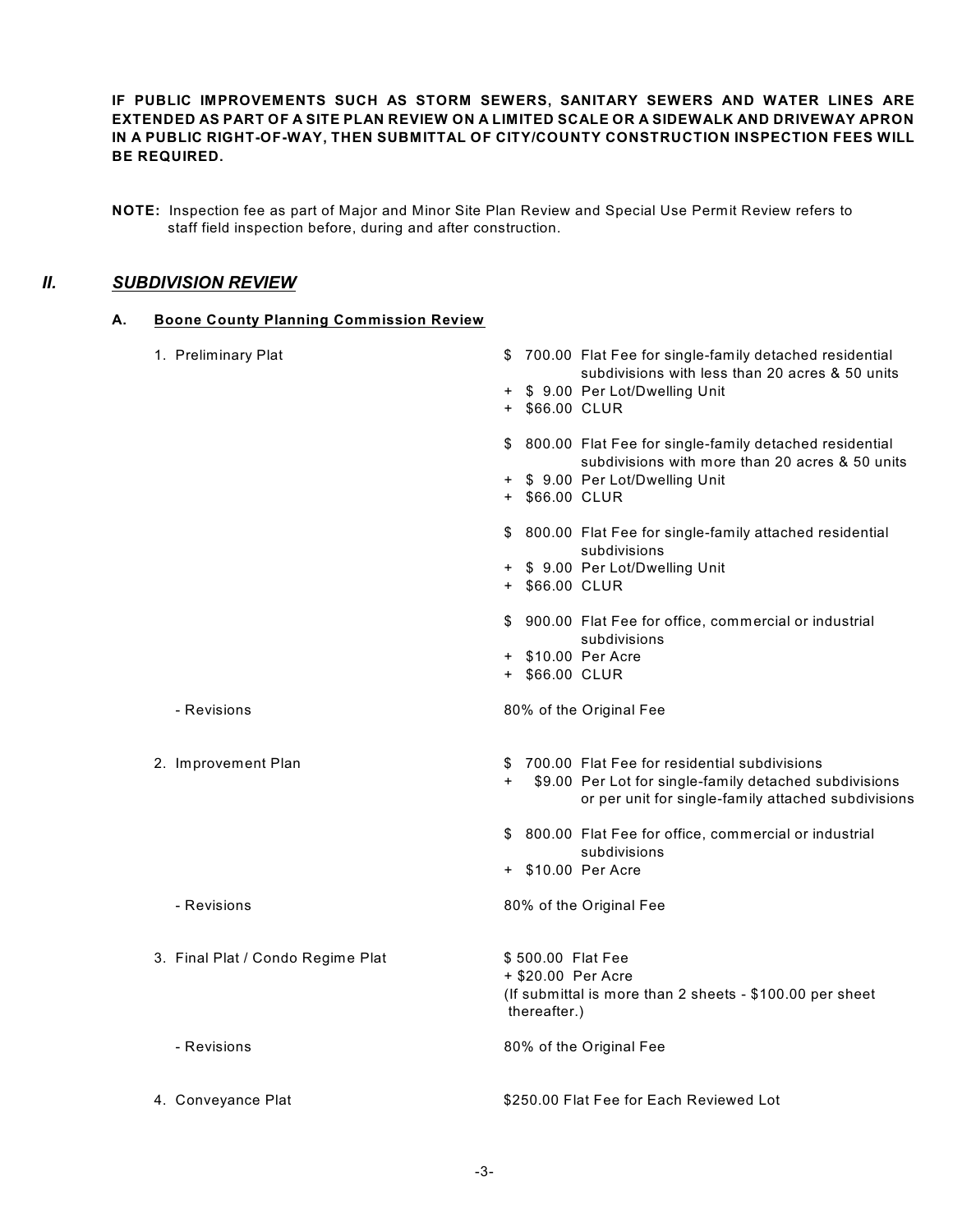#### *SUBDIVISION REVIEW (Cont'd)*

5. Grading Plan **by Call 2018** S400.00 Engineered Retaining W all on Single-Family Residential Lot \$500.00 if Site is Less Than or Equal to 3 Acres \$600.00 if Site is 4-10 acres \$700.00 if Site is 10-20 acres \$800.00 if Site is More Than 20 acres

#### **B. Other**

Waiver of any Subdivision  $$250.00$ Regulation Requirement (Per Item or Requirement)

#### **C. City/County Public Improvement Inspection Fees**

#### For Improvement Plan Review & Grading Plan Review

#### A. **Unincorporated Boone County, Union & Walton**

Erosion, Sedimentation Control, Street and Storm Sewer Inspection

Attached Residential - \$50.00 per unit, plus \$2.50 per lineal foot of street.

Detached Residential - \$100.00 per lot, plus \$2.50 per lineal foot of street.

Commercial, Industrial, Office, etc. - \$150.00 per lot, plus \$2.50 per lineal foot of street.

Driveway Apron/Sidewalk Inspections - \$60.00 per driveway apron and \$0.10 per lineal foot of sidewalk in commercial, industrial or office subdivisions. For residential subdivisions, a similar fee is required upon submittal of a building permit application.

#### B. **Florence Only**

Erosion, Sedimentation Control, Street, Storm Sewer, W ater and Sanitary Sewer

Attached Residential - \$50.00 per unit, plus \$3.50 per lineal foot of street.

Detached Residential - \$100.00 per lot, plus \$3.50 per lineal foot of street.

Commercial, Industrial, Office, etc. - \$150.00 per lot, plus \$3.50 per lineal foot of street.

Driveway Apron/Sidewalk Inspections - \$60.00 per driveway apron and \$0.10 per lineal foot of sidewalk in commercial, industrial or office subdivisions. For residential subdivisions, a similar fee is required upon submittal of a building permit application.

**NOTE:** Construction Inspection Fees shall be limited to Improvement Plan and/or Grading Plan items to be dedicated for public use and maintenance on Final Plats and grading work on the entire site or a portion thereof.

Construction Inspection Fees shall be measured and calculated by the applicant and be verified by the Boone County Planning Commission according to the submitted Improvement Plan and/or Grading Plan drawings.

For Improvement Plan and Grading Plan Reviews, one hundred percent (100%) of the fee shall be submitted prior to approval of said plan.

If fees are paid at the Grading Plan Review stage, then these fees are not required at Improvement Plan Review unless changes are made.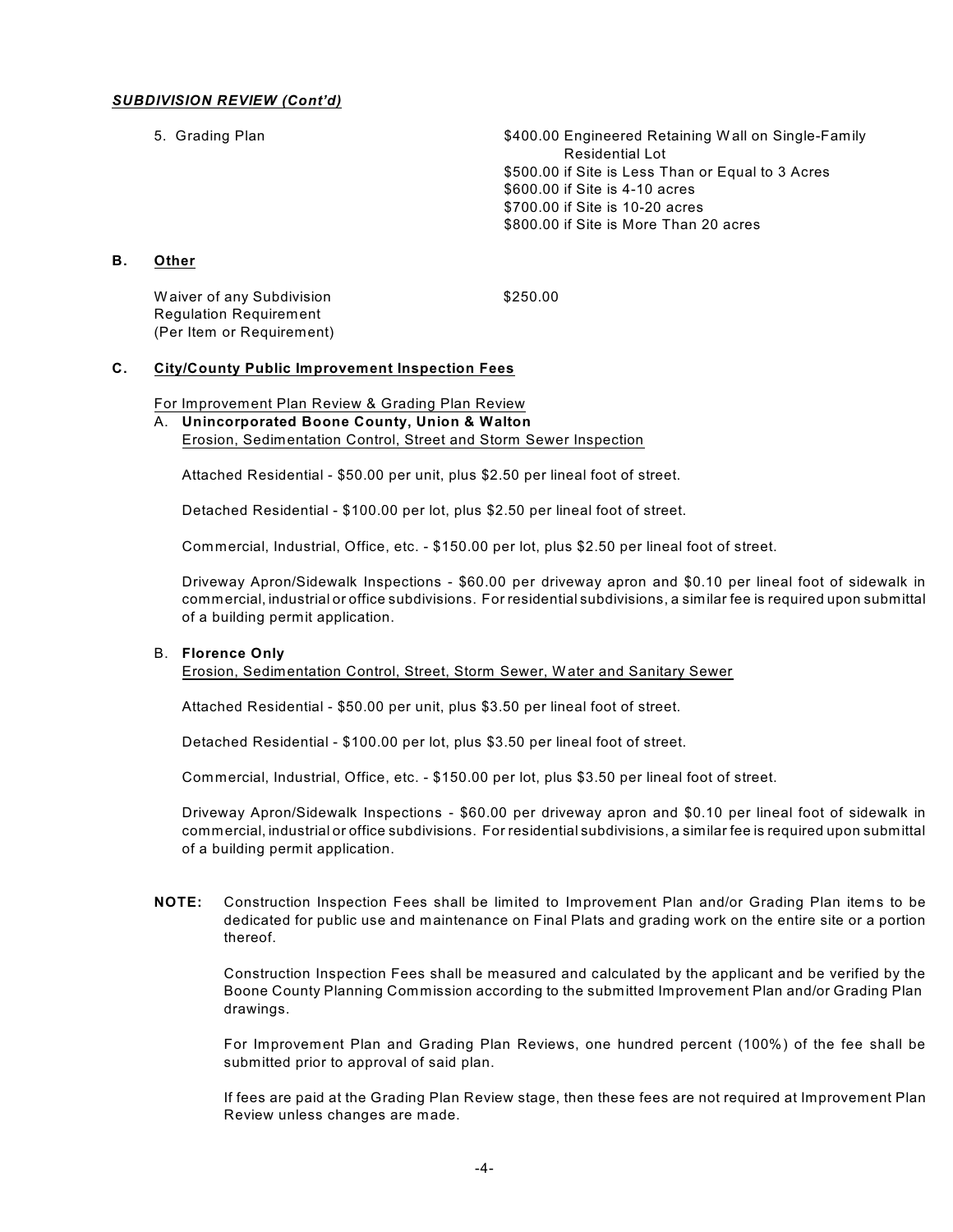#### *III. HOUSTON-DONALDSON STUDY REVIEW*

- Long Range Planning/Comp Plan Committee  $\qquad \qquad$  \$ 600.00 if Site is less than or equal to 5 acres
- Review and Recommendation **\$** 850.00 if Site is more than 5 acres and less than or equal to 15 acres
	- \$1,100.00 if site is more than 15 acres

#### *IV***.** *UNION TOWN PLAN REVIEW*

- Long Range Planning/Comp Plan Committee  $\qquad \qquad$  \$ 600.00 if site is less than or equal to 5 acres
- Review and Recommendation **\$** 850.00 if site is more than 5 acres and less than or equal to 15 acres
	- \$1,100.00 if site is more that 15 acres

#### *V. CENTRAL FLORENCE STRATEGIC PLAN/PARKWAY CORRIDOR OVERLAY/MALL ROAD DISTRICT REVIEW* / *GRAVES ROAD INTERCHANGE STUDY DISTRICTS REVIEW*

Zoning Administrator Determination of \$ 200.00 if site is 1 acre or less

- 
- Review Process \$ 300.00 if site is more than 1 acre or equal to 5 acres
	- \$ 400.00 if site is more than 5 acres or equal to 10 acres
	- \$ 500.00 if site is over 10 acres

#### *VI. PLANNING COMMISSION COMMITTEE REVIEW*

Applicable Committee Review of Non-Design \$ 400.00 Review Conditions of Previously Approved Zoning Map Amendment or Concept Development Plan Submittals

## *VII. ZONING MAP AMENDMENT AND CONCEPT DEVELOPMENT PLAN REVIEWS - SUBJECT TO PUBLIC HEARING PROCESS*

#### **Zoning Map Amendments and Concept Development Plan Reviews (including revisions)in the following zones:**

| A-1, A-2, R, RS, RSE, SR-1,<br>SR-2, SR-3, R1-F & CONS Zones | \$1,300.00 Flat Fee for single-family detached residential<br>developments with less than 20 acres & 50 units |
|--------------------------------------------------------------|---------------------------------------------------------------------------------------------------------------|
|                                                              | \$1,600.00 Flat Fee for all other residential developments<br>with more than 20 acres & 50 units              |
|                                                              | + \$250.00 Legal Ad, Adjoining Property Owners and<br>Sign Posting (Notification)                             |
|                                                              | + \$66.00 CLUR                                                                                                |
|                                                              | + \$15.00 Per Acre of Land Under Review                                                                       |
| UR-1, UR-2, UR-3, MHP, PF, RPD,                              | \$1,700.00 Flat Fee                                                                                           |
| UC, UTC, UNO & UTO Zones                                     | + \$250.00 Legal Ad, Adjoining Property Owners and<br>Sign Posting (Notification)                             |
|                                                              | + \$66.00 CLUR                                                                                                |
|                                                              | + \$15.00 Per Acre of Land Under Review                                                                       |
| C-1, C-2, C-3, C-4, O-1, O-1A,                               | \$2,000.00 Flat Fee                                                                                           |
| O-2, FMS, PD, WD & EPD Zones                                 | + \$250.00 Legal Ad, Adjoining Property Owners and<br>Sign Posting (Notification)                             |
|                                                              | + \$66.00 CLUR                                                                                                |
|                                                              | + \$ 20.00 Per Acre of Land Under Review                                                                      |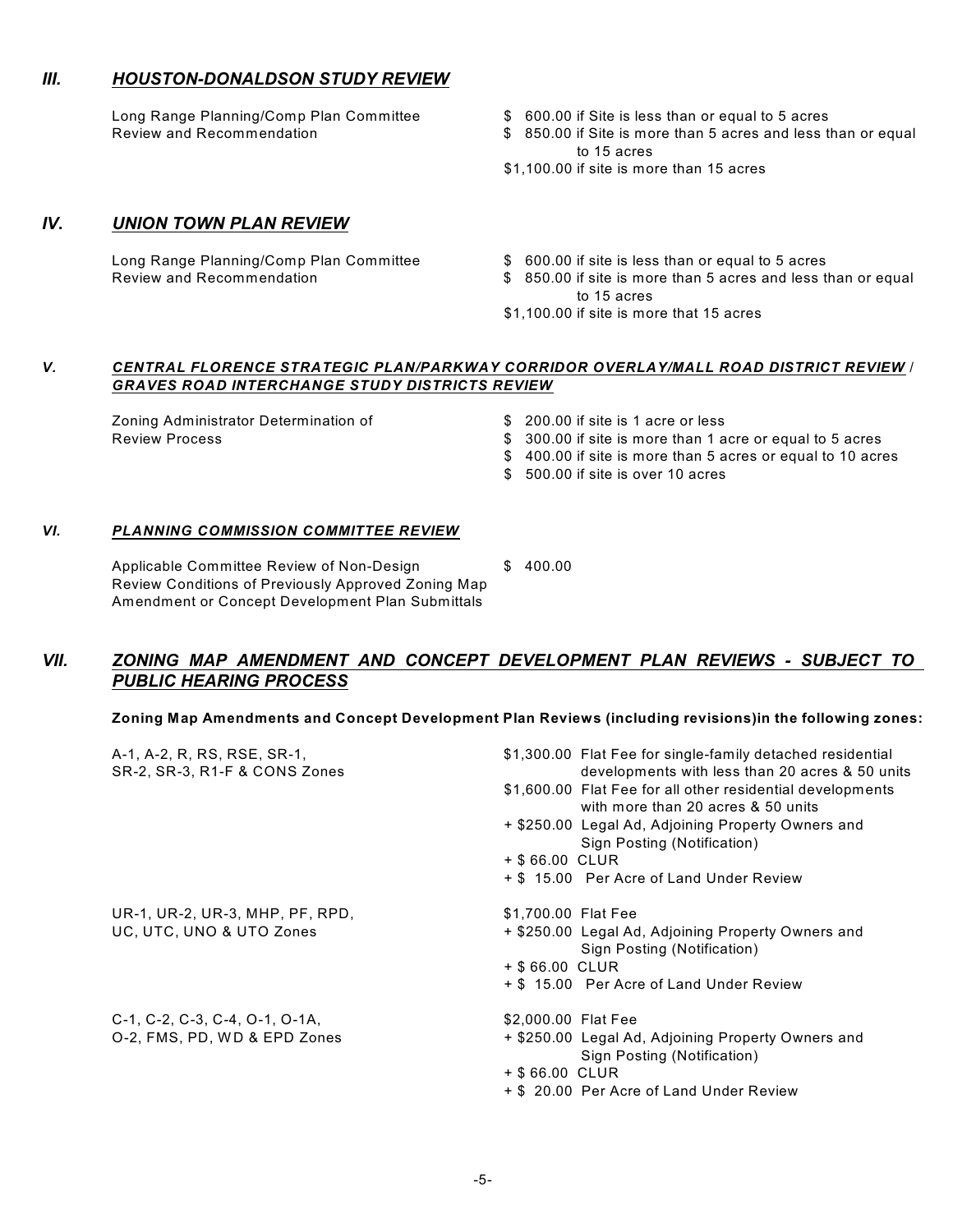#### *ZONING MAP AMENDMENT AND CONCEPT DEVELOPMENT PLAN REVIEWS (Cont'd)*

| $-1$ & $-2$ Zones                                                                                                                                                                                                               | \$2,000.00 Flat fee<br>+ \$250.00 Legal Ad, Adjoining Property Owners and<br>Sign Posting (Notification)<br>+ \$66.00 CLUR<br>+ \$ 20.00 Per Acre of Land Under Review |
|---------------------------------------------------------------------------------------------------------------------------------------------------------------------------------------------------------------------------------|------------------------------------------------------------------------------------------------------------------------------------------------------------------------|
| $I-3$ , $I-4$ & A Zones                                                                                                                                                                                                         | \$3,000.00 Flat Fee<br>+ \$250.00 Legal Ad, Adjoining Property Owners and<br>Sign Posting (Notification)<br>+ \$66.00 CLUR<br>+ \$ 20.00 Per Acre of Land Under Review |
| Postponement or continuance<br>of a Zoning Map Amendment Request<br>or Concept Development Plan<br>Approval requiring a new<br>Public Hearing (when requested<br>by the applicant and as a result<br>of the applicant's action) | 80% of the Above Flat Fee<br>+ \$250.00 Legal Ad, Adjoining Property Owners and<br>Sign Posting (Notification)                                                         |

Deferral of Zoning Map Amendment or 30% of the Above Flat Fee Concept Development Request from scheduled Business Meeting or Zone Change Committee Meeting (when requested by the applicant and as a result of the applicant's action)

### *VIII. BOARD OF ADJUSTMENT AND ZONING APPEAL REVIEW*

| Appeals:<br>Agricultural &<br><b>Residential Zones</b> | \$ 400.00 Flat Fee<br>+ \$250.00 Legal Ad, Adjoining Property Owners and<br>Sign Posting (Notification)<br>+ \$66.00 CLUR |
|--------------------------------------------------------|---------------------------------------------------------------------------------------------------------------------------|
| All Other Zones                                        | \$ 800.00 Flat Fee<br>+ \$250.00 Legal Ad, Adjoining Property Owners and<br>Sign Posting (Notification)<br>+ \$66.00 CLUR |
| <b>Change of Non-Conforming Use:</b>                   |                                                                                                                           |
| Agricultural &                                         | \$ 350.00 Flat Fee                                                                                                        |
| <b>Residential Zones</b>                               | + \$250.00 Legal Ad, Adjoining Property Owners and<br>Sign Posting (Notification)                                         |
|                                                        | + \$66.00 CLUR                                                                                                            |
| All Other Zones                                        | \$ 650.00 Flat Fee                                                                                                        |
|                                                        | + \$250.00 Legal Ad, Adjoining Property Owners and<br>Sign Posting (Notification)                                         |
|                                                        | + \$66.00 CLUR                                                                                                            |
| Variances:                                             |                                                                                                                           |
| Agricultural &                                         | \$ 350.00 Flat Fee                                                                                                        |
| <b>Residential Zones</b>                               | + \$250.00 Legal Ad, Adjoining PropertyOwners and                                                                         |
| (Each Variance)                                        | Sign Posting (Notification)<br>+ \$66.00 CLUR                                                                             |
|                                                        |                                                                                                                           |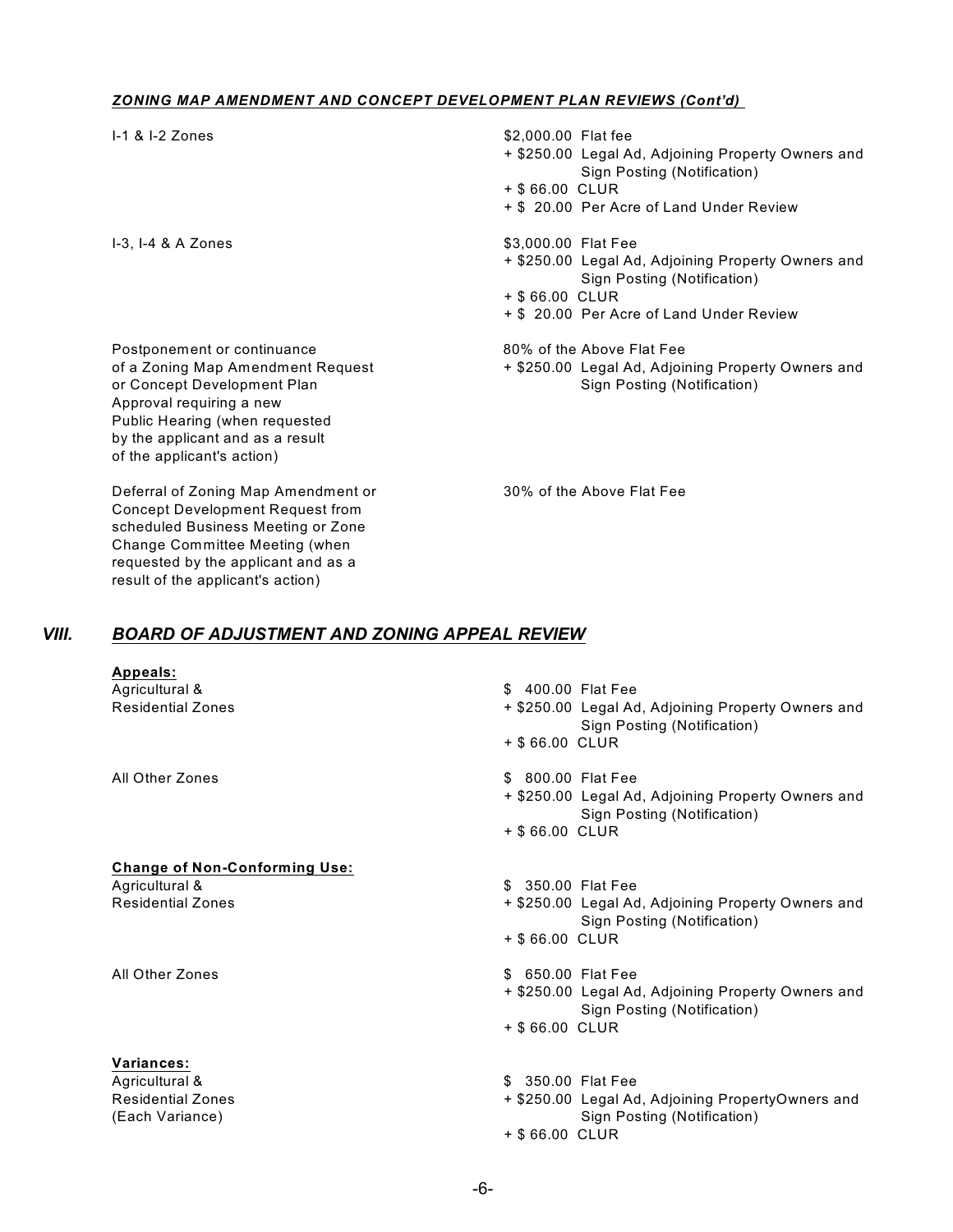**Variances: (Cont'd)** All Other Zones **\$ 650.00 Flat Fee** (Each Variance) + \$250.00 Legal Ad, Adjoining Property Owners and Sign Posting (Notification) + \$ 66.00 CLUR **Conditional Use Permit:** A-1, A-2 Zones **by a strategies and the Contract A-1**, A-2 Zones **by A-1**, A-2 Zones + \$250.00 Legal Ad, Adjoining Property Owners and Sign Posting (Notification) + \$ 66.00 CLUR PF, R, & CONS Zones  $$ 450.00$  Flat Fee + \$250.00 Legal Ad, Adjoining Property Owners and Sign Posting (Notification) + \$ 66.00 CLUR RS, RSE, SR-1, SR-2 \$ 500.00 Flat Fee SR-3 &R1F Zones **Access 2006** 2007 + \$250.00 Legal Ad, Adjoining Property Owners and Sign Posting (Notification) + \$ 66.00 CLUR **Conditional Use Permit: (Cont'd)** UR-1, UR-2, UR-3,  $\overline{S}$  500.00 Flat Fee MHP & Zones **Access 2006** 2007 + \$250.00 Legal Ad, Adjoining Property Owners and Sign Posting (Notification) + \$ 66.00 CLUR C-1, C-2, C-3, C-4, \$ 800.00 Flat Fee O-1, O-1A & O-2, + \$250.00 Legal Ad, Adjoining Property Owners and FMS & WD Zones **Sign Posting (Notification)** Sign Posting (Notification) + \$ 66.00 CLUR 1-1 & I-2 Zones \$ 800.00 Flat Fee + \$250.00 Legal Ad, Adjoining Property Owners and Sign Posting (Notification) + \$ 66.00 CLUR I-3 & I-4 Zones \$1,000.00 Flat Fee + \$250.00 Legal Ad, Adjoining Property Owners and Sign Posting (Notification) + \$ 66.00 CLUR SC Overlay District **\$ 500.00 Flat Fee** + \$250.00 Legal Ad, Adjoining Property Owners and Sign Posting (Notification) + \$ 66.00 CLUR

#### *IX. ZONING PERMIT REVIEW & HOME OCCUPATIONAL REVIEW*

| In all Residential & Agricultural (if required)<br>Zones (Single & Two-Family Units) | \$90.00 Per Unit |
|--------------------------------------------------------------------------------------|------------------|
| <b>Accessory Structures</b><br>(Pools, Garages, Decks, etc.)                         | \$45.00          |
| Home Occupancy Permit Applications<br>(One-Time Permit based on Location)            | \$ 60.00         |
| Tenant Finish for New Office, Retail,<br>Industrial, etc. Uses                       | \$200.00         |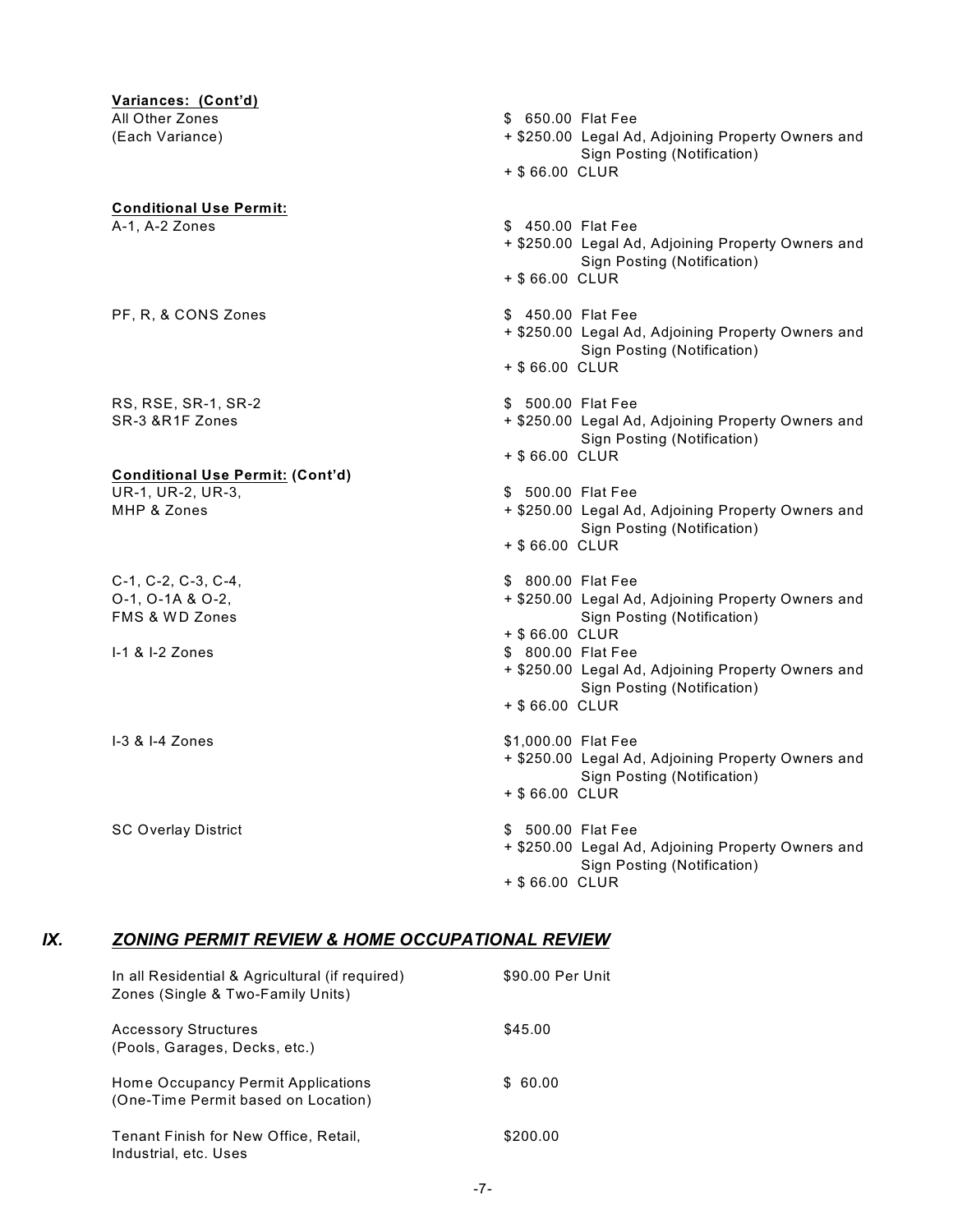## *X. SIGN PERMIT REVIEW*

| <b>Entrance and Monument Signs</b><br>(flat fee for each sign)<br>(Sections 3410 & 3412)                       | \$150.00 per sign<br>\$ 60.00 (Directional Sign and per sign)                                                                                                                                        |
|----------------------------------------------------------------------------------------------------------------|------------------------------------------------------------------------------------------------------------------------------------------------------------------------------------------------------|
| Museum Signs, Church Signs, School<br>Signs, Library Signs, etc.<br>(flat fee for each sign)<br>(Section 3411) | \$100.00                                                                                                                                                                                             |
| <b>Building-Mounted Signs (flat fee</b><br>for each sign) (Section 3413)                                       | \$100.00 if Sign is Between 0-32 s.f. in Size<br>\$150.00 if Sign is Between 33-50 s.f. in Size<br>\$300.00 if Sign is Between 51-100 s.f. in Size<br>\$375.00 if Sign is More than 100 s.f. in Size |
| Free-Standing/Canopy Signs<br>(flat fee for each sign)<br>(Section 3413)                                       | \$100.00                                                                                                                                                                                             |
| Drive-Through Signs or Menu Boards                                                                             | \$100.00 per Sign                                                                                                                                                                                    |
| Free-Standing/Monument Signs (flat fee)<br>for each sign) (Section 3413)                                       | \$250.00 if Sign is Between 0-50 s.f. in Size<br>\$375.00 if Sign is Between 51-100 s.f. in Size<br>\$425.00 if Sign is More Than 100 s.f. in Size                                                   |
| Incidental Electronically Changeable<br>Message Sign (Section 3430.2)                                          | \$ 50.00 plus Applicable Building Mounted or Free-Standing/<br>Monument Sign Fees Above                                                                                                              |
| <b>Temporary Advertising</b><br>Display Permits (Section 3420)                                                 | \$45.00 for Each Permit                                                                                                                                                                              |
| <b>Off-Premises Signs</b><br>(Section 3425)                                                                    | Conditional Use Permit Required (see fee schedule) PLUS<br>\$400.00 if Sign is Less Than 200 s.f.<br>\$650.00 if Sign is Equal to or Greater Than 200 s.f.                                           |
| Electronically Changeable Message Signs<br>(Section 3430.1)                                                    | Conditional Use Permit Required (see fee schedule) PLUS<br>\$200.00 if Sign is Less Than 50 s.f.<br>\$375.00 if Sign is Equal to or Greater Than 50 s.f.                                             |
| <b>Small Community Overlay District Signs</b><br>(Building-Mounted & Free Standing Signs)<br>(Section 3460)    | \$50.00 if Sign is Between 0-32 s.f. in Size<br>\$80.00 if Sign is Between 33-50 s.f. in Size<br>\$150.00 if Sign is Between 51-100 s.f. in Size<br>\$200.00 if Sign is More Than 100 s.f. in Size   |

- **NOTES:** (1) All sign permit reviews for sites located in the *Houston-Donaldson Study* area, the *Florence Main Street Study* area and the *Union Town Plan Study* area shall be subject to the applicable standards and procedures of the Study.
	- (2) A sign permit application and fee of \$80.00 (0-100 s.f. sign) or \$160.00 (above 100 s.f. sign) is required if the sign face only is being changed. This applies to all of the above signs.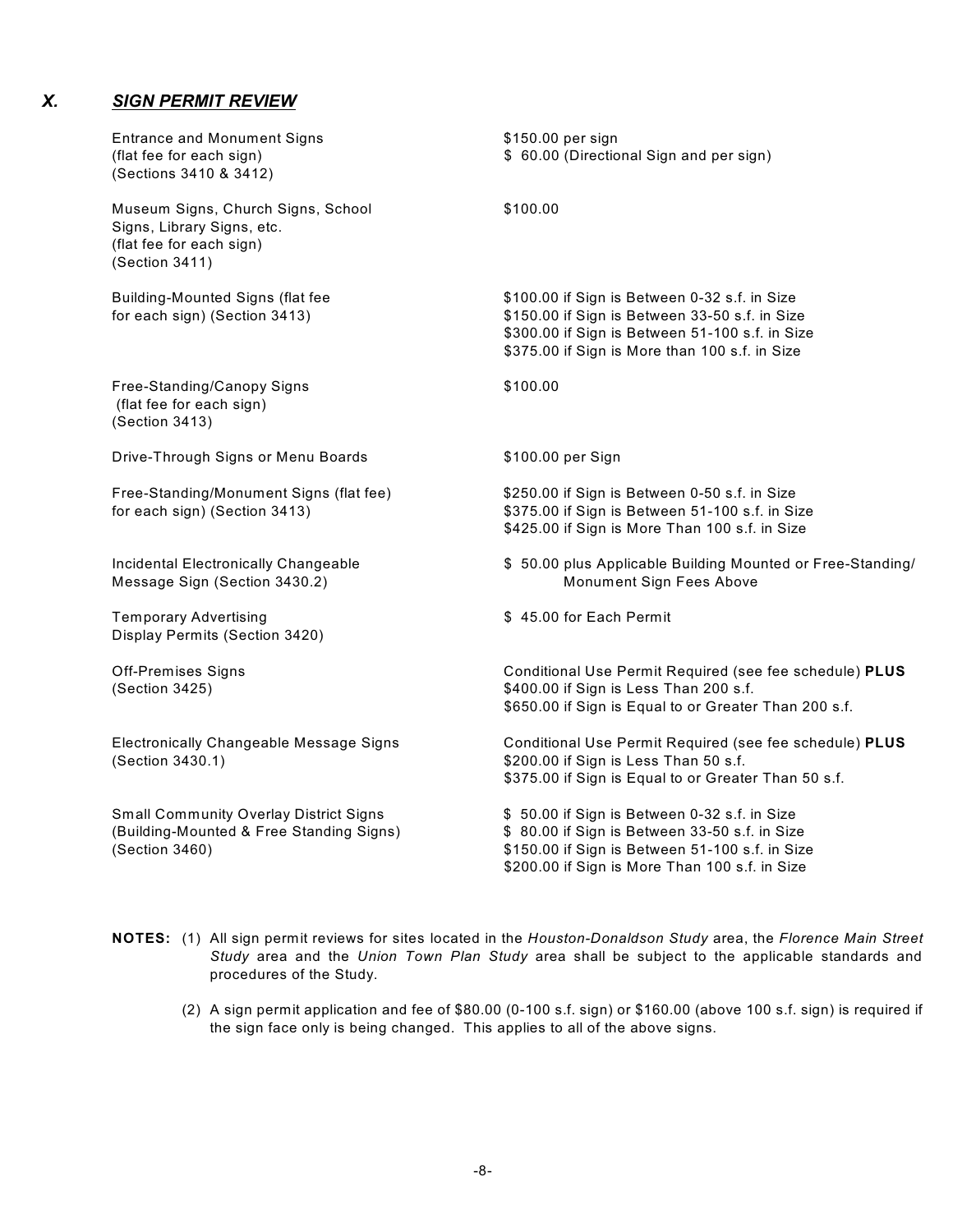## *XI. TEMPORARY AND SEASONAL TEMPORARY COMMERCIAL DISPLAY REVIEW, STORAGE TRAILER PERMITS & TEMPORARY USE PERMITS*

| Seasonal Temporary Commercial Displays   | \$300.00 per Permit |
|------------------------------------------|---------------------|
| <b>Temporary Commercial Displays</b>     | \$200.00 per Permit |
| <b>Temporary Storage Trailer Permits</b> | \$300.00 per Permit |
| <b>Temporary Use Permits</b>             | \$200.00 per Permit |

### *XII. DESIGN REVIEW*

- A) Design Review (Houston-Donaldson \$ 600.00 if Building is Less Than 25,000 s.f. Study) \$ 750.00 if Building is Between 25,001-50,000 s.f. (Based on Building Under Review) \$ 900.00 if Building is Between 50,001-100,000 s.f. \$1,100.00 if Building is Equal or Greater Than 100,000 s.f. Review of Sign under Houston- \$300.00 Plus Sign Permit Fees Donaldson Study B) Design Review (Florence Main **\$ 75.00 Residential Bldg. Review-Single-Family Residence** Street Zoning Study) \$150.00 Residential Bldg. Review-Multiple Units (W hen reviewed before the Florence \$300.00 Commercial/Office Building Review Main Street Review Board) **\$75.00** Sign Review Design Review (Florence Main Theorem St. 40.00 Residential Bldg. Review-Single-Family Residence Street Zoning Study) **\$** 80.00 Residential Bldg. Review-Multiple Units (W hen reviewed by staff only) \$150.00 Commercial/Office Building Review \$ 40.00 Sign Review C) Design Review (Union Town Plan) \$ 300.00 for Renovation of Existing Building (UNO, UC & UTC Zones Only) \$ 600.00 if Building is Less Than 25,000 s.f. (Based on Building Under Review) \$ 750.00 if Building is Between 25,001-50,000 s.f.
	- \$ 900.00 if Building is Between 50,001-100,000 s.f.
	- \$1,100.00 if Building is Equal or Greater Than 100,000 s.f.

#### *XIII. HISTORIC DISTRICT OR LANDMARK OVERLAY REVIEW*

Establishment of Historic District or Landmark Overlay

| - Boone County Planning Commission | \$200.00 Flat Fee |  |
|------------------------------------|-------------------|--|
| <b>Public Hearing</b>              |                   |  |

#### *XIV. UNIFORM APPLICATION REVIEW OF WIRELESS COMMUNICATION FACILITIES AND SERVICES*

| Staff, Consultant & Commission Review as<br>Part of Public Hearing Process for New Cellular<br><b>Antenna Towers</b> | \$2,500.00 Flat Fee |
|----------------------------------------------------------------------------------------------------------------------|---------------------|
| Staff Review of Co-Location Site for Existing<br><b>Cellular Antenna Towers</b>                                      | \$1,250,00 Flat Fee |
| <b>Staff Review of New Small Cellular Pole</b>                                                                       | \$500.00 Per Pole   |
| <b>Staff Review of Existing Small Cellular Pole</b><br>Co-Location                                                   | \$300.00 Per Pole   |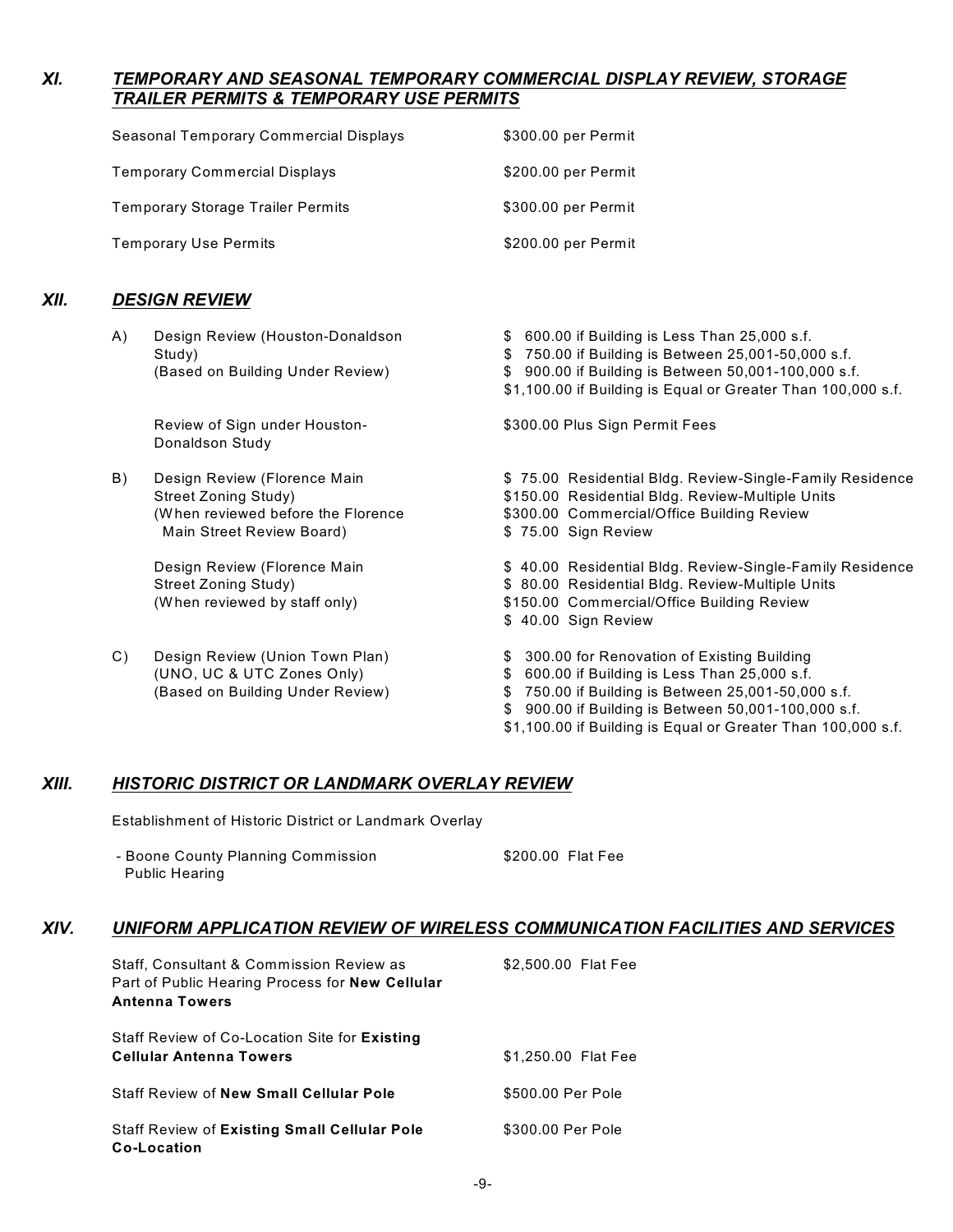## *XV. ZONING VERIFICATION LETTER AND ZONING CERTIFICATION LETTER FROM ZONING ADMINISTRATOR*

Standard Letter from Zoning Administrator \$50.00 Flat Fee Verifying Zoning of Site (for the benefit of lending institutions, law firms and other similar groups) Research & Letter from Zoning Administrator Bill at a Rate of \$75.00 per hour Regarding Zoning History of Site (Changes are based on one-half hour increments)

## **XVI. PUBLIC FACILITY ADVISORY REVIEW** \$200.00

### *XVII. REQUEST FOR SPECIAL MEETINGS & ADDITIONAL MEETING COSTS*

Contrary to Normal Scheduling (BCPC & BOA) \$1,000.00 Flat Fee plus normal application fee

If any application requires any additional cost beyond staff (e.g. renting equipment, other professional services, etc.), the applicant will be required to pay for these additional costs prior to action by the Planning Commission.

## *XVIII. PLANNING COMMISSION REVIEW OF APPLICANT TRAFFIC IMPACT STUDIES & OTHER TECHNICAL DOCUMENTS/STUDIES*

Should the Planning Commission need to hire an outside consultant to review an applicant's traffic impact study or other technical document or study submitted as part of an application, the applicant shall pay for the entire cost of the consultant's work prior to action by the Planning Commission. This requirement shall be determined by the Executive Director of the Boone County Planning Commission based upon the scale of the project and types of land uses proposed and their community impact.

#### *IX. COPIES, MAPS, DOCUMENTS & PUBLICATIONS*

#### **Note: The items below do not include postage and/or delivery costs. This is an additional cost.**

| <b>Photocopies</b>                              |                    |  |  |  |
|-------------------------------------------------|--------------------|--|--|--|
| $-8 - \frac{1}{2} \times 11$                    | $$.10 - .25/Page$  |  |  |  |
| $-8-1/2 \times 14$                              | \$<br>.25/Page     |  |  |  |
| $-11 \times 17$                                 | \$<br>.50/Page     |  |  |  |
| - 18 x 24 and larger                            | Per 3rd Party Cost |  |  |  |
|                                                 |                    |  |  |  |
| <b>Maps</b>                                     |                    |  |  |  |
| 2002 Zoning Maps, scale 1"=1,000' (City/County) | 5.00/Sheet<br>\$   |  |  |  |
| - Complete Set (31 maps)                        | \$ 60.00/Set       |  |  |  |
|                                                 |                    |  |  |  |
| Out-of-Date Zoning Maps                         | \$<br>5.00/Sheet   |  |  |  |
|                                                 |                    |  |  |  |
|                                                 |                    |  |  |  |
| <b>Documents &amp; Publications</b>             |                    |  |  |  |
| 2008 Zoning Regulations                         | \$30.00            |  |  |  |
| 2002 Zoning Regulations                         | \$20.00            |  |  |  |
|                                                 |                    |  |  |  |
| 2005 Subdivision Regulations                    | \$15.00            |  |  |  |
| 2010 Subdivision Regulations                    | \$25.00            |  |  |  |
|                                                 |                    |  |  |  |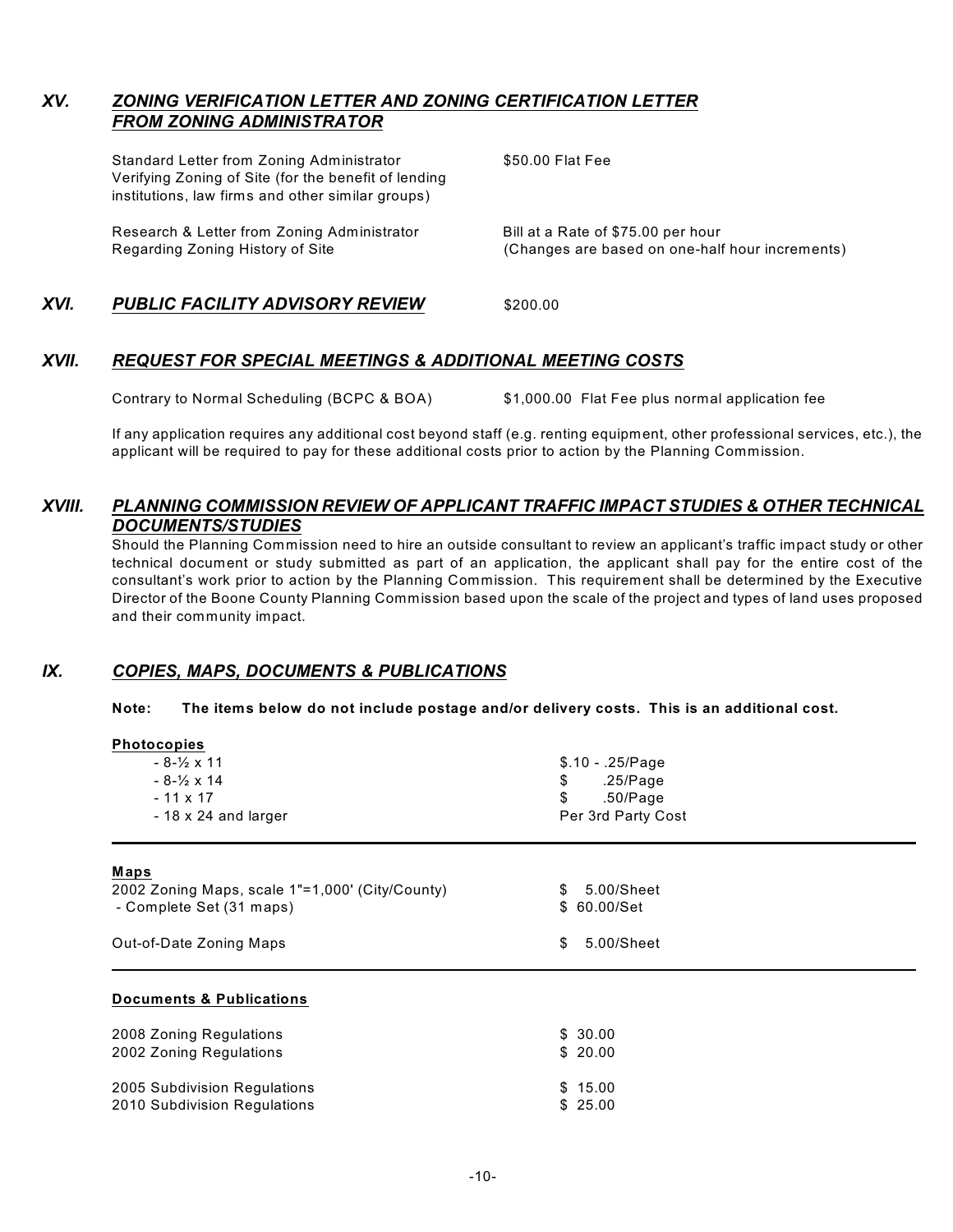#### **Documents & Publications (Cont'd)**

| 2010 & 2005 Comprehensive Plan (Book)<br>2010 & 2005 Comprehensive Plan (CD)<br>2010 & 2005 Existing & Future Land Use Map | $$35.00$ each<br>\$20.00 each<br>5.00 each<br>\$ |
|----------------------------------------------------------------------------------------------------------------------------|--------------------------------------------------|
|                                                                                                                            |                                                  |
| 1994 Florence Main Street Zoning Study                                                                                     | \$10.00                                          |
| 2002 Historic Structures of Boone County                                                                                   | \$10.00                                          |
| 1992 Houston-Donaldson Study                                                                                               | \$20.00                                          |
| 2012 Mall Road District Study                                                                                              | \$25.00                                          |
| <b>PDR/TDR Study</b>                                                                                                       | \$10.00                                          |
| Central Florence Strategic Plan<br>(An Update of the Parkway Corridor Study)                                               | \$20.00                                          |
| 2000 Union Town Plan                                                                                                       | \$20.00                                          |
| 2000 Union Town Plan Map                                                                                                   | $$5.00 (11" \times 17")$                         |
| 1998 Western Boone County Study                                                                                            | \$10.00                                          |
| Documents Not Listed                                                                                                       | <b>Actual Reproduction Costs</b>                 |
|                                                                                                                            |                                                  |

## *XX. GIS SERVICES, GIS DATA & MAPPING RELATED PRODUCTS (Attachment A)*

The fees which appear in Attachment A are subject to change based upon action by the Boone County GIS Advisory Board. Such fees are an attachment to the Boone County Planning Commission Fee Schedule (e.g. hard copy maps, digital data products, GIS services, non-profit requests, etc.). All other fees such as partnership, contributing membership and subscription fees are determined by the Executive Director of the Boone County Planning Commission in consultation with the GIS Advisory Board.

The following notes apply to all permit/plan/plat reviews and fees:

- (1) Neither refunds, or a partial refund of review fees will be given if permits, plans or plats are denied or withdrawn (if processed).
- (2) Fee schedule is subject to final interpretation of the Executive Director. The Executive Director may update the Fee Schedule accordingly as new documents and publications are created.
- (3) The square footage of a building is calculated in a way that it will include basements and all floor areas, including multi-story buildings.
- (4) All review fees for Boone County Planning Commission, Boone County, Florence, Union and W alton Board of Adjustments, Boone County Historic Preservation Review Board and Florence Main Street Review Board shall be paid in advance of the review and at the time of application submittal. All review fees shall be paid prior to final action by the Planning Commission. All review fees are based upon the Planning Commission's adopted fee schedule. The waiver of review fees before any Board is prohibited unless approved by the Boone County Planning Commission and under unusual circumstances. These unusual circumstances and request must be explained in a letter to the Boone County Planning Commission. The waiver request shall be submitted within two days at the time of application submittal.